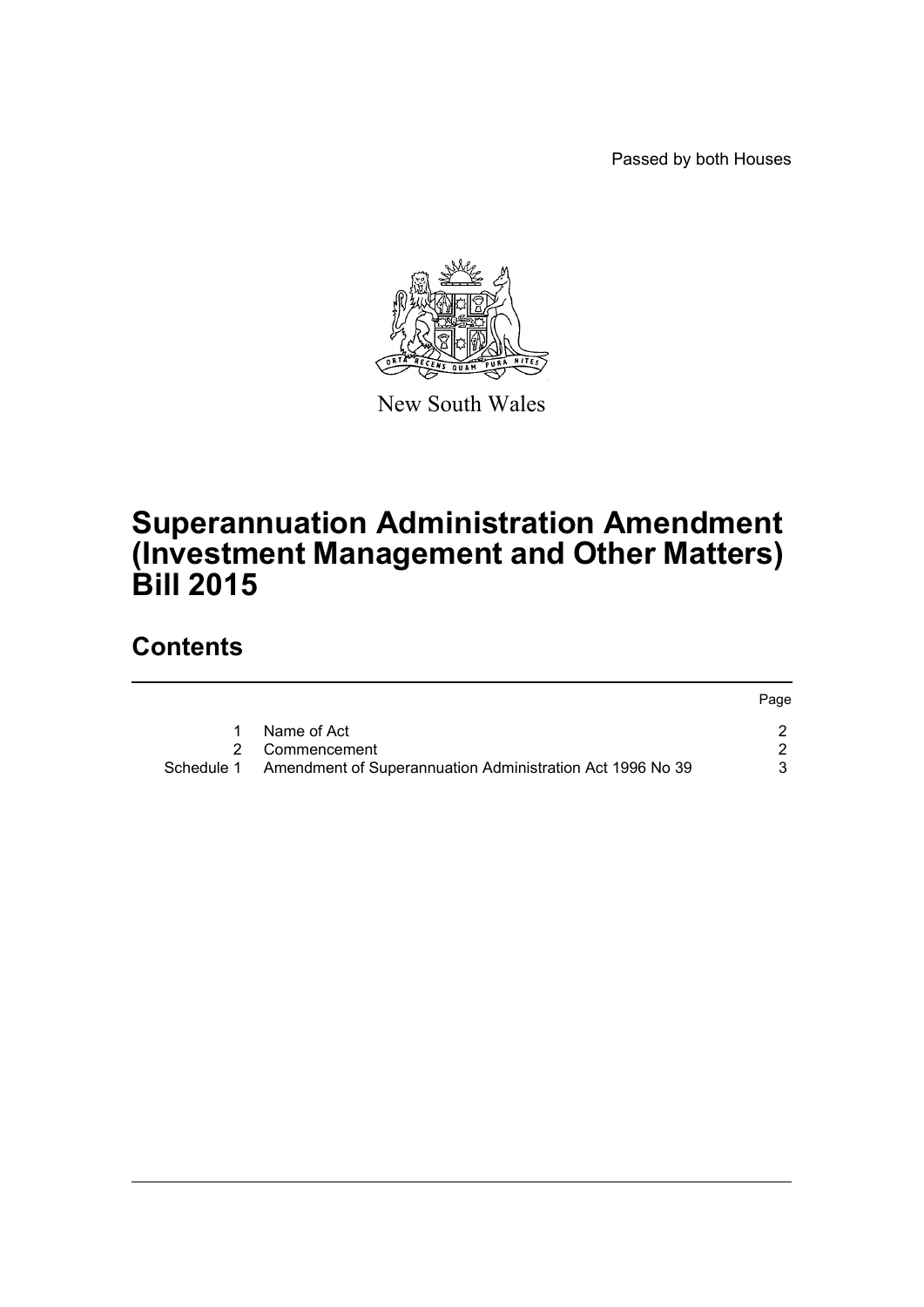*I certify that this public bill, which originated in the Legislative Assembly, has finally passed the Legislative Council and the Legislative Assembly of New South Wales.*

> *Clerk of the Legislative Assembly. Legislative Assembly, Sydney,* , 2015



New South Wales

# **Superannuation Administration Amendment (Investment Management and Other Matters) Bill 2015**

Act No , 2015

An Act to amend the *Superannuation Administration Act 1996* in relation to the investment management of superannuation funds, and to other matters.

*I have examined this bill and find it to correspond in all respects with the bill as finally passed by both Houses.*

*Assistant Speaker of the Legislative Assembly.*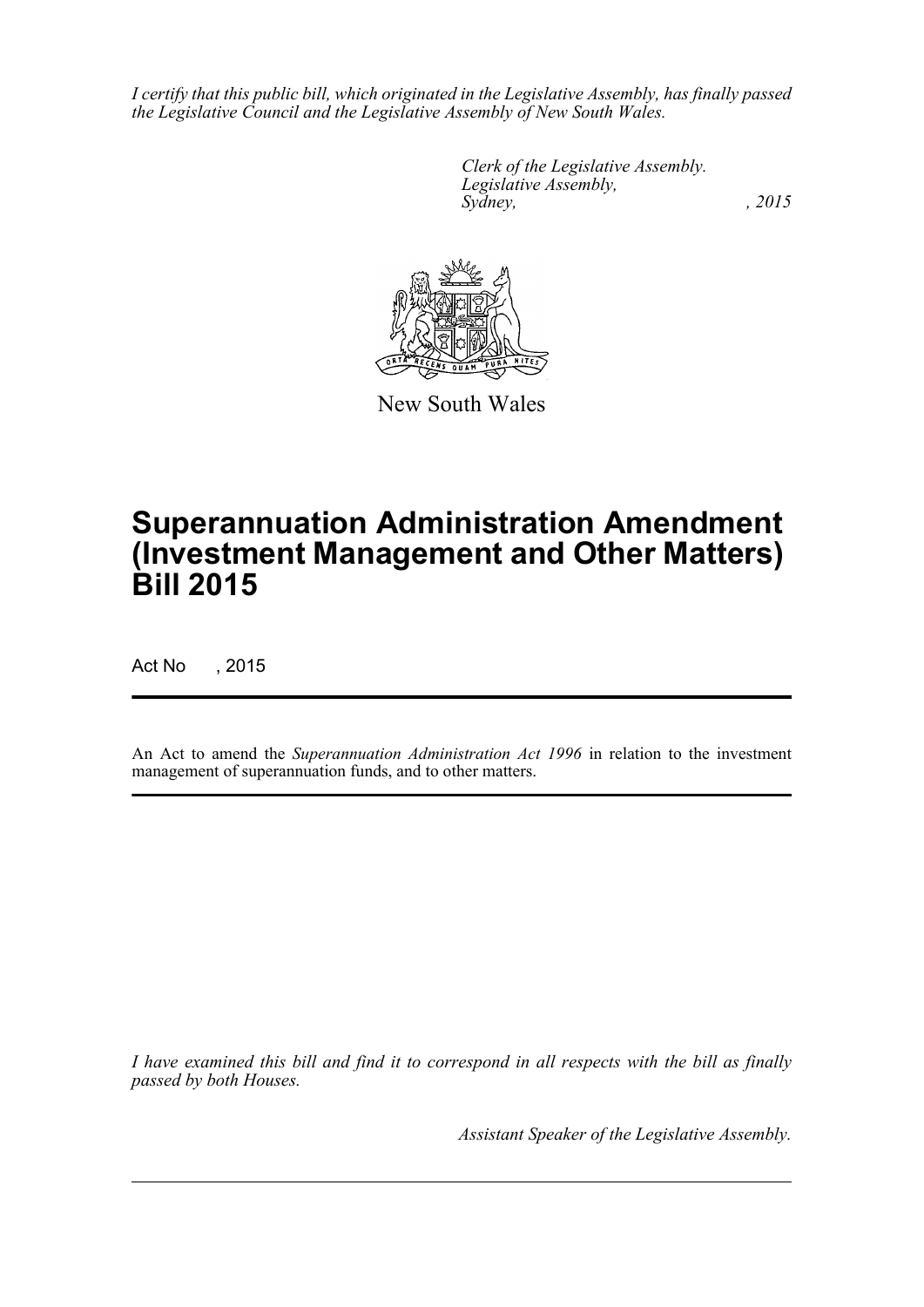Superannuation Administration Amendment (Investment Management and Other Matters) Bill 2015 [NSW]

# <span id="page-2-0"></span>**The Legislature of New South Wales enacts:**

## **1 Name of Act**

This Act is the *Superannuation Administration Amendment (Investment Management and Other Matters) Act 2015*.

## <span id="page-2-1"></span>**2 Commencement**

This Act commences on a day or days to be appointed by proclamation.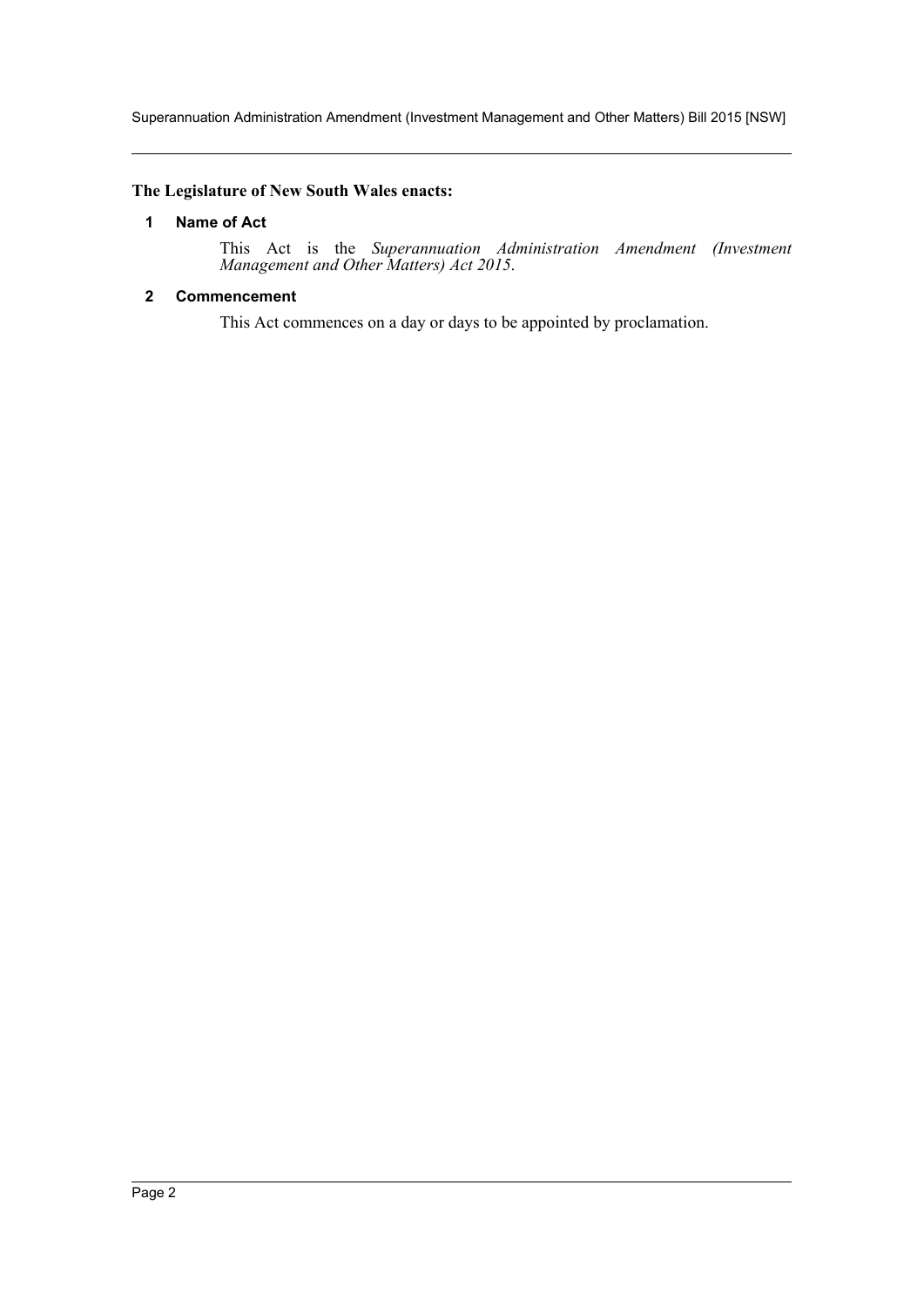Superannuation Administration Amendment (Investment Management and Other Matters) Bill 2015 [NSW] Schedule 1 Amendment of Superannuation Administration Act 1996 No 39

# <span id="page-3-0"></span>**Schedule 1 Amendment of Superannuation Administration Act 1996 No 39**

## **[1] Section 4 Definitions**

Insert in alphabetical order:

*investment manager* means a person who provides superannuation investment management services for a superannuation fund or funds or part of any such fund under a contract or an arrangement with STC, and includes any other person engaged by that person to provide all or any of those superannuation investment management services.

*mandated investment manager—*see section 60.

*superannuation investment management services* include (but are not limited to) the following:

- (a) managing investments for any superannuation fund or funds or part of any such fund,
- (b) advising on investments and investment strategies and other related strategies for any superannuation fund or funds or part of any such fund,
- (c) providing services in relation to the custody of the assets and securities of any superannuation fund or funds or part of any such fund.

# **[2] Section 51 Duties relating to functions**

Insert at the end of section 51 (2) (d):

, and

(e) the role of employers under STC schemes in funding benefits under those schemes.

#### **[3] Section 53 Power to enter into contracts or arrangements**

Insert "all or any" before "superannuation investment management services" in section 53 (1) (a).

#### **[4] Section 53 (1) (c)**

Omit the paragraph.

# **[5] Section 53 (1A)**

Insert after section 53 (1):

(1A) An investment manager who enters into a contract or arrangement with STC to provide superannuation investment management services may (subject to the terms of that contract or arrangement) engage another investment manager to provide any such service. In that case, a reference in this section to the person who enters into or makes the contract or arrangement with STC includes a reference to any such other investment manager engaged to provide the service.

#### **[6] Section 54 Minister's consent required**

Omit "section 53 (1) (a), (b) or (c)".

Insert instead "section 53 (1) (a) or (b) with a person other than a mandated investment manager".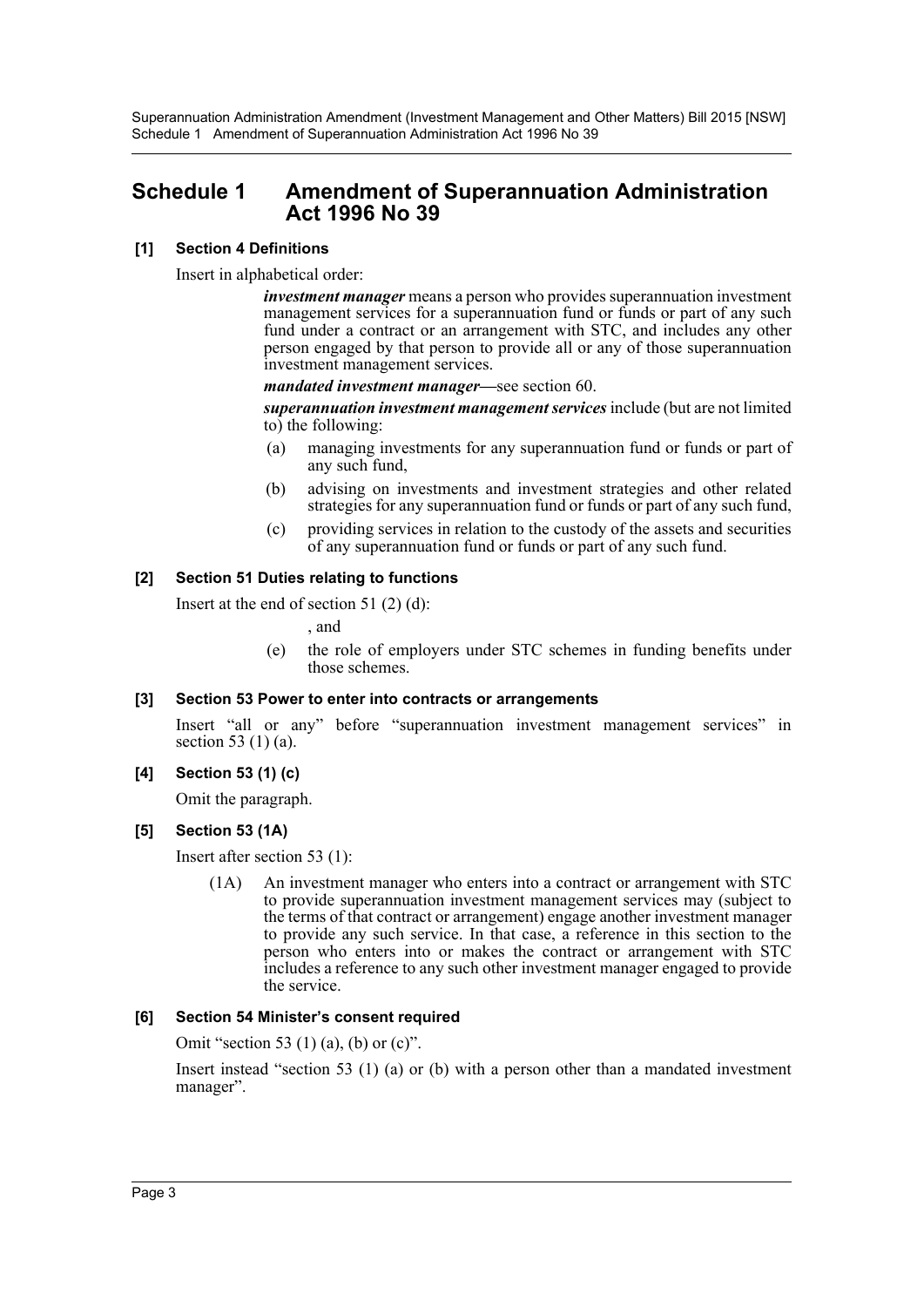Superannuation Administration Amendment (Investment Management and Other Matters) Bill 2015 [NSW] Schedule 1 Amendment of Superannuation Administration Act 1996 No 39

## **[7] Section 54 (2)**

Insert at the end of section 54:

(2) The Minister may, by notice in writing given to STC, waive the requirement for consent generally or in such circumstances as may be specified by the Minister.

#### **[8] Section 58 Investment strategy**

Insert ", subject to this Part and section 129A," after "STC must" in section 58 (1).

#### **[9] Section 59 Investment manager to be appointed**

Omit section 59 (2). Insert instead:

(2) STC must ensure that any such investment manager (and others the investment manager engages to provide the relevant services) operates within the investment powers of STC and complies with the investment strategy determined by STC and notified to the investment manager.

#### **[10] Section 59 (3A)**

Insert after section 59 (3):

(3A) A contract or arrangement under which an investment manager undertakes to provide all superannuation investment management services for a superannuation fund or part of a fund is to make provision for the engagement of a separate person to provide services in relation to the custody of assets and securities.

#### **[11] Section 59 (5)**

Omit the subsection.

#### **[12] Section 59, note**

Omit the note. Insert instead:

**Note.** The Minister's consent is required to any such contract or arrangement that is entered into with a person other than a mandated investment manager unless that requirement is waived (see section 54).

#### **[13] Section 60**

Insert after section 59:

#### **60 Mandated investment managers**

- (1) The Treasurer may, with the approval of the Minister, by order in writing given to STC, require:
	- (a) the investment of the whole or any part of the STC funds to be managed by one or more investment managers approved by the Treasurer (a *mandated investment manager*), and
	- (b) STC to enter into a contract or arrangement referred to in section 59 with any such mandated investment manager with respect to superannuation investment management services for the whole or that part of the STC funds subject to the terms and conditions set out or described in the order.
- (2) Subsection (1) does not prevent STC from entering into a contract or arrangement containing additional terms or conditions that are not inconsistent with the terms and conditions set out or described in the order.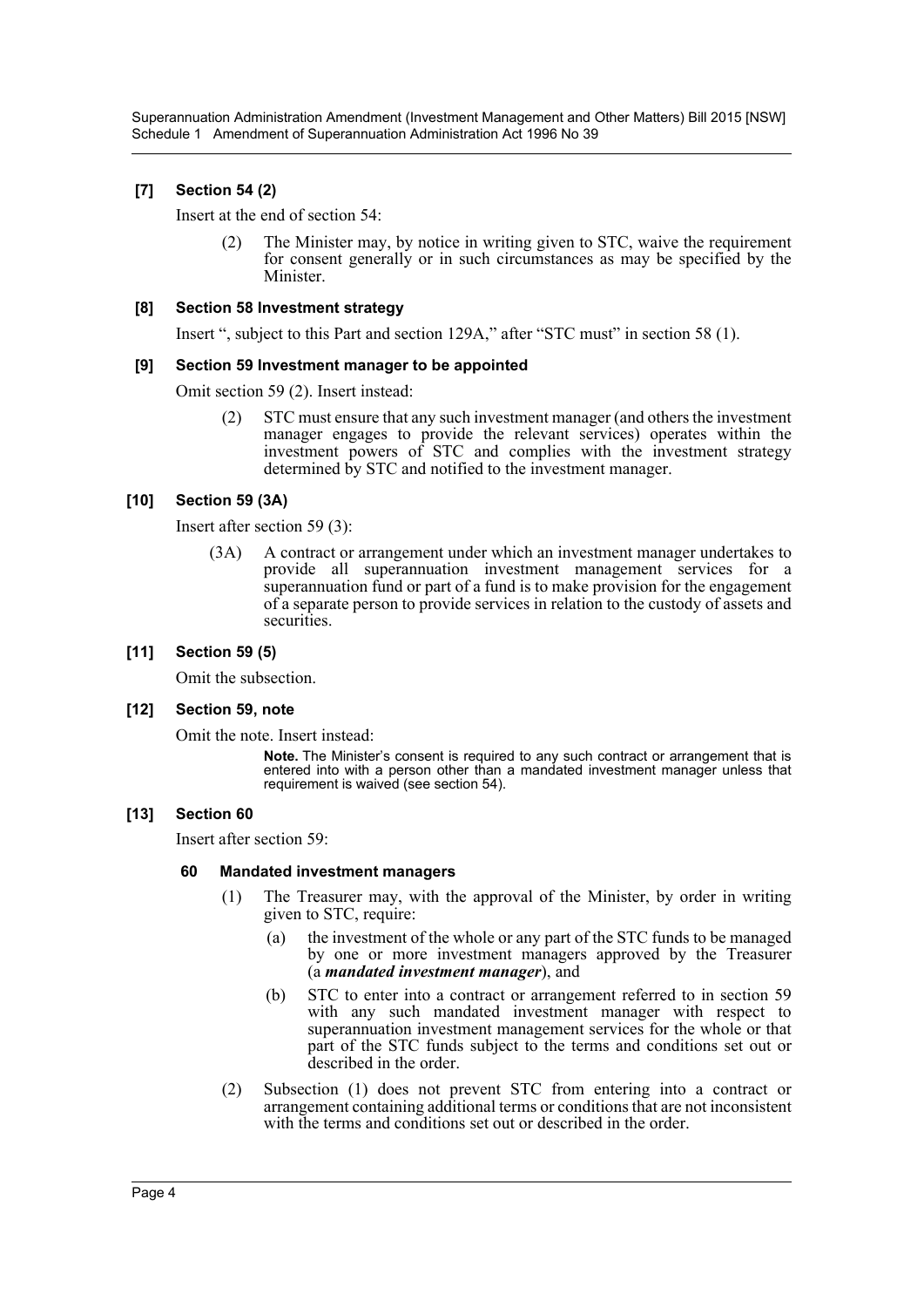- (3) The Treasurer must consult with STC and the proposed mandated investment manager before giving an order under this section.
- (4) A mandated investment manager (or an investment manager engaged by a mandated investment manager to provide relevant services):
	- (a) may invest the whole or part of the STC funds concerned only in any investment that is authorised or permitted by this Act or any other applicable legislation, and
	- (b) must carry out the superannuation investment management services concerned subject to the applicable terms and conditions and consistently with any relevant investment strategy or policy.
- (5) STC is taken to have discharged the obligations and duties imposed on it under this and any other law (written or unwritten) in relation to the investment and management of the whole or part of the STC funds, if a mandated investment manager (or an investment manager engaged by a mandated investment manager) provides superannuation investment management services in respect of the STC funds or part of the STC funds on behalf of STC in accordance with subsection (4).

**Note.** Under section 69 (6) any act, matter or thing done in the name of, or on behalf of, STC by the STC Board is taken to have been done by STC. Section 80 protects persons such as the chief executive officer (who is subject to the control and direction of the Board) from personal and other liability.

- (6) An order under this section takes effect on the day specified in the order.
- (7) In this section:

*relevant investment strategy or policy*, in relation to the whole or any part of the STC funds, means an investment strategy or reserves strategy determined by STC under section 58, or custodial policy determined by STC under this Act, in relation to the whole or that part of the STC funds.

#### **[14] Section 61 Custodian to be appointed**

Omit the section.

#### **[15] Section 127A**

Insert after section 127:

#### **127A Transfers to successor funds**

- (1) The Minister may, at the request of STC, approve the transfer of part of the benefits of all or some members of an STC scheme to a successor fund.
- (2) The Minister must not approve the transfer of a part of the benefit of a member of an STC scheme if that part consists of or includes a defined benefit interest within the meaning of the *Superannuation Industry (Supervision) Regulations 1994* of the Commonwealth.
- (3) The Minister must not approve a transfer unless the Minister is satisfied that the transfer complies with the requirements of the *Superannuation Industry (Supervision) Act 1993* of the Commonwealth and any regulations or other instruments under that Act that would apply to the transfer to a successor fund if the STC scheme was not an exempt public sector superannuation scheme under that Act.
- (4) Without limiting subsection (3), the trust deed of any successor fund must include provisions to ensure that a right that a contributor to, or a member of, the STC scheme had immediately before the transfer to the successor fund is